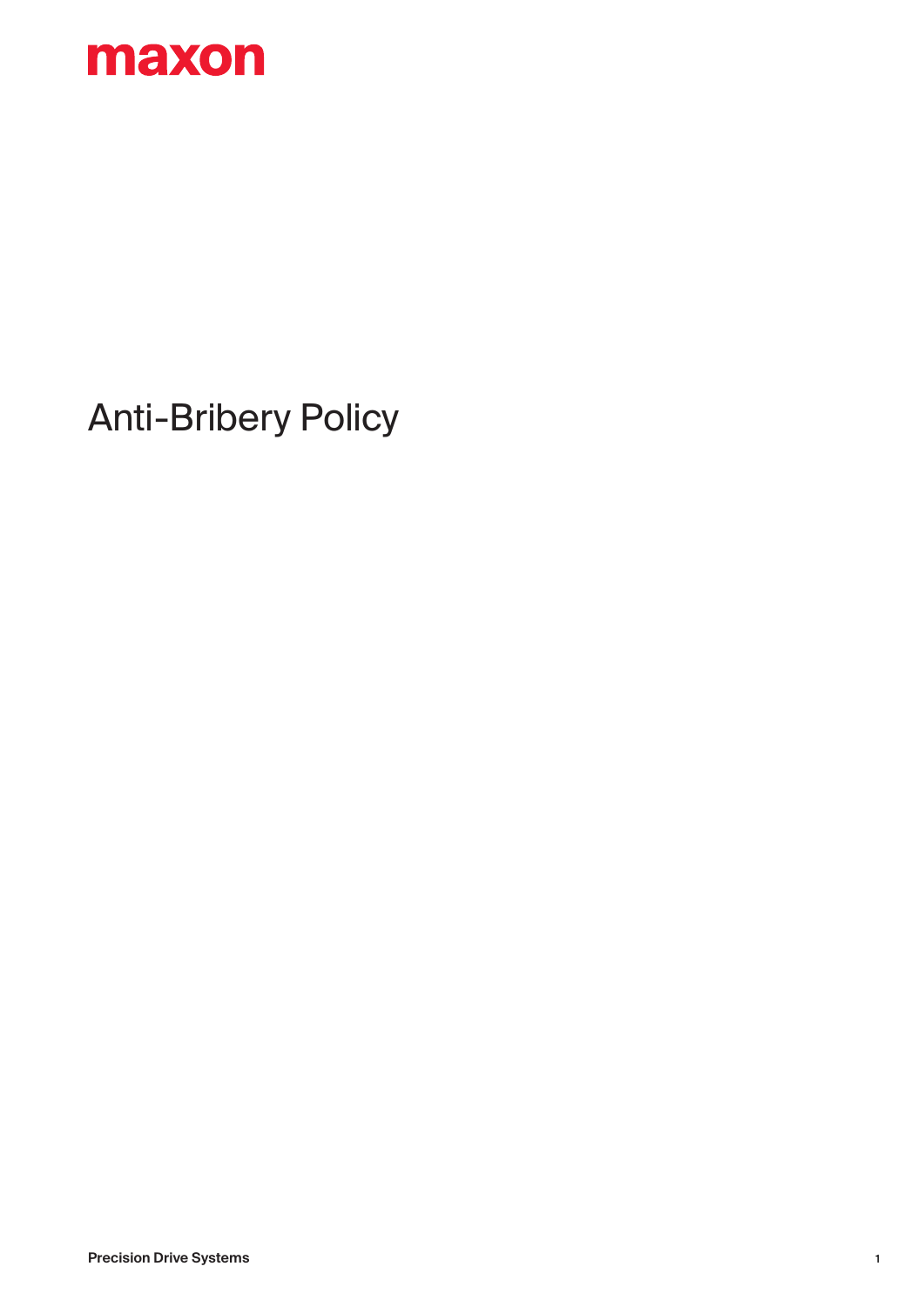

## Anti-Bribery Policy

#### **Zero tolerance: maxon Group does not tolerate any type of corruption or bribery.**

Maxon Group offers solution-based approaches, flexibility and speed in products belonging to high-precision drives. However, maxon Group does not allow for any flexibility and openness and has a zero tolerance when it comes to corruption. Each and every one of our employees is responsible for the good standing and reputation of maxon Group. Any failure or even the appearance of a failure may have a material adverse effect on the excellent reputation that maxon Group has successfully established over the past 50 years and exposes the company and other employees and executive bodies to the risk of sanctions under civil and criminal laws.

President of the Board of Directors and Chief Executive Officer<br>
Majority Shareholder maxon motor ag maxon motor ag Majority Shareholder maxon motor ag

g Stuy

### **Contents**

| 1.                                                                                          | <b>Introduction</b>                                                                                                                                                                                                                                                                                                                                                                                                                                      | 3                                                                                                                              |
|---------------------------------------------------------------------------------------------|----------------------------------------------------------------------------------------------------------------------------------------------------------------------------------------------------------------------------------------------------------------------------------------------------------------------------------------------------------------------------------------------------------------------------------------------------------|--------------------------------------------------------------------------------------------------------------------------------|
| 2.                                                                                          | <b>Purpose</b>                                                                                                                                                                                                                                                                                                                                                                                                                                           | 3                                                                                                                              |
| 3.                                                                                          | <b>Scope of Application</b>                                                                                                                                                                                                                                                                                                                                                                                                                              | 3                                                                                                                              |
| 4.                                                                                          | <b>Process Ownership</b>                                                                                                                                                                                                                                                                                                                                                                                                                                 | 3                                                                                                                              |
| 5.<br>5.1<br>5.2<br>5.3<br>5.3.1<br>5.3.2<br>5.4<br>5.5<br>5.6<br>5.7<br>5.8<br>5.9<br>5.10 | <b>Principles and Rules</b><br>Principles<br>Basic rule: prohibition of corruption and bribery<br>Gifts, entertainment and other invitations<br>Offering of benefits ("Golden Rules")<br>Acceptance of benefits<br>Donations and sponsorship, political assistance<br>Facilitation payments ("Bribemoney")<br>Kickbacks, rebates, commissions<br>Dealing with government officials<br>Business relations with third parties<br>Payments<br>Documentation | 4<br>4<br>4<br>5<br>$\,6$<br>$\,$ 6 $\,$<br>$\overline{7}$<br>$\,$ 8 $\,$<br>8<br>8<br>$\overline{9}$<br>$\boldsymbol{9}$<br>9 |
| 6.<br>6.1<br>6.2<br>6.3<br>6.4                                                              | <b>Organisation, Accountability, Responsibilities</b><br>Approval of exemptions and handling of dilemma situations<br>Duty to report in case of irregularities<br>Communication, information, training<br>Implementation, local law                                                                                                                                                                                                                      | 10<br>10<br>10<br>11<br>11                                                                                                     |
| 7.                                                                                          | <b>Consequences in Case of Violations</b>                                                                                                                                                                                                                                                                                                                                                                                                                | 11                                                                                                                             |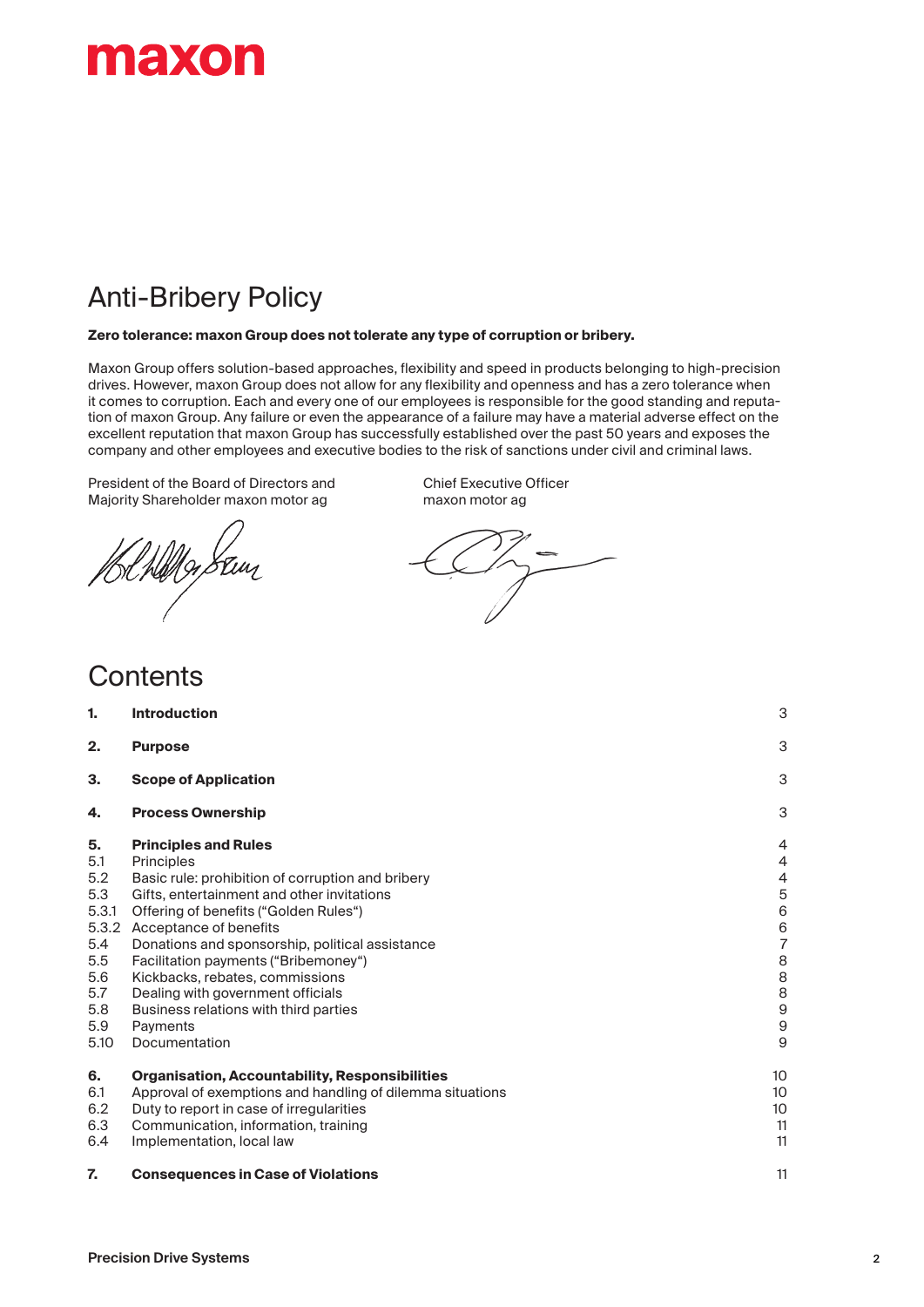

## 1. Introduction

Maxon Group is a worldwide leading provider of components and systems for high-precision drives. As a group of companies that is active on a world-wide level, maxon is obliged to comply with the anti-bribery and anti-corruption laws of the countries in which it does business (including the U.S. Foreign Corrupt Practices Act, FCPA, and the UK Bribery Act).

Maxon Group's top management has expressed its firm commitment against any type of corruption and bribery and has adopted an active and transparent approach to the topic. Any type of blackmail must be avoided at all costs and the company's independence must be ensured at all times.

## 2. Purpose

This Guideline should provide an orientation on how to comply with the applicable laws and regulations and on how to avoid

- acts of bribery and corruption;
- conflicts;
- high fines and prison sentences.

It provides more detailed information on maxon Group's codes of conduct (in particular in Art. 1.3 "Avoidance of corruption and bribery").

This Policy also ensures a common understanding of integrity in business transactions that will be shared by all companies of maxon Group and the employees of maxon. The commitment against corruption and this Policy will also protect the employees from mistakes and temptations in everyday business life. Employees can refer to this Policy at any time.

### 3. Scope of Application

This Policy applies to all companies of maxon Group all over the world and is a binding document for all employees and executive bodies of the Group.

### 4. Process Ownership

maxon Group's compliance officer is responsible for the contents of and for updating this Policy. He/she will ensure that this Policy will be adapted to new situations in intervals of one year and will agree on the contents of such update with the Steering Committee Compliance.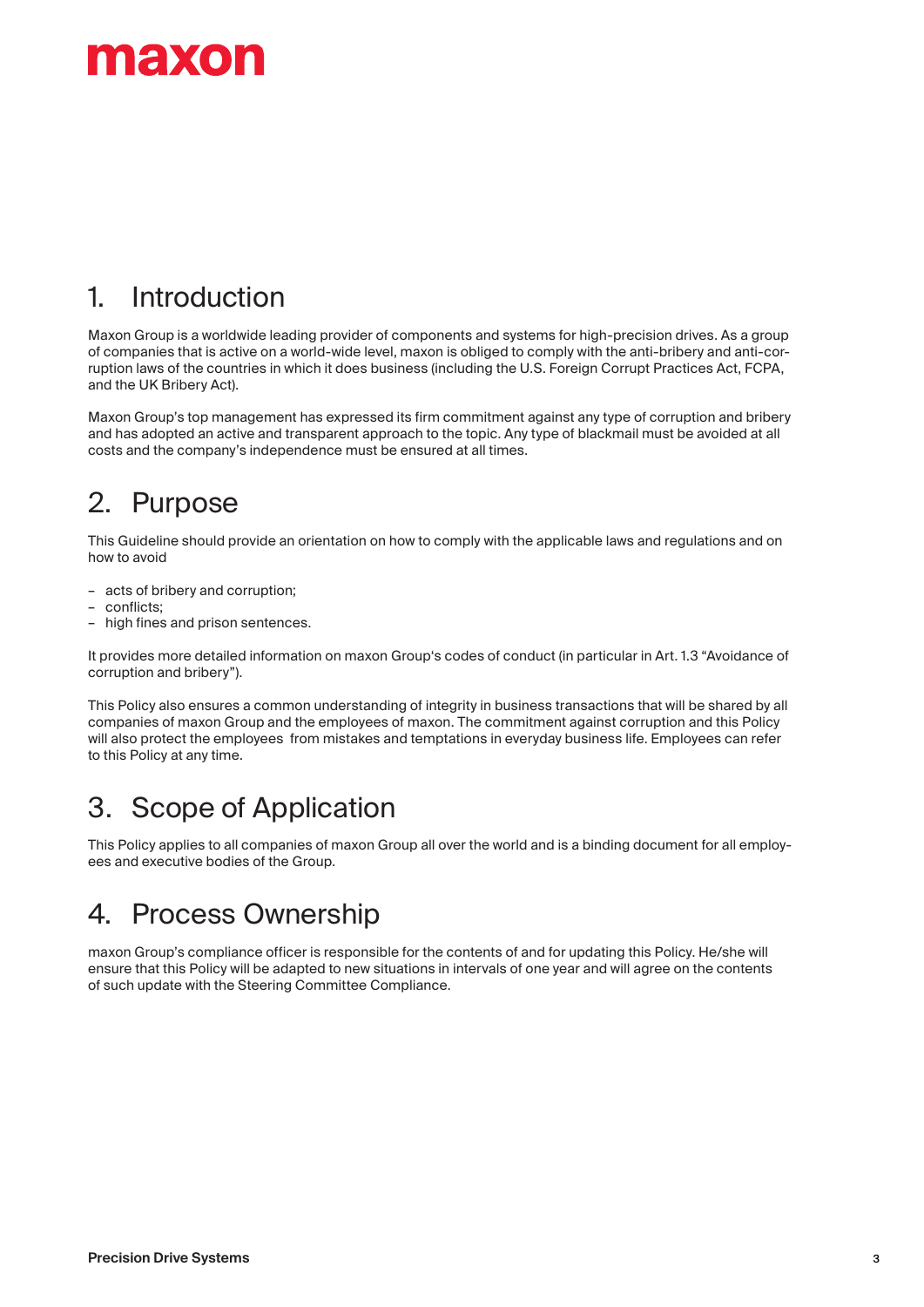## naxon

## 5. Principles and Rules

#### **5.1 Principles**

Maxon Group is a professional and reliable partner with social responsibility, exemplary in its conduct toward the environment, business partners and the public. Maxon Group is dedicated to open and honest communication. And maxon Group is committed to the following basic values:

- respect and fairness;
- encouraging and rewarding of performance;
- responsibility for comprehensive quality;
- careful use of resources.

None of these values tolerates or accepts corruption or bribery. If any possibility of a conflict arises, employees are responsible for informing their superiors at an early stage and in a transparent manner.

None of maxon Group's worldwide employees will tolerate any type of corruption or bribery when dealing with customers, suppliers, advisors, officers, public institutions, etc. Requests for informal payments are frequently made in connection with sales activities, in particular in regions and countries of the world with a high risk of corruption. Employees must be able to recognise these situations in order to be prepared. They will verify and supervise business partners in terms of their integrity. In difficult situations, they will point out that

- in accordance with the applicable laws of Switzerland, both natural persons and legal entities could face criminal prosecution with fines of up to five million Francs or imprisonment of up to five years even in foreign countries for bribing government officials;
- each maxon employee undertook to report cases of corruption when they signed the code of conduct;
- any and all companies are regularly audited by external auditing bodies and by the internal auditing department;
- any type of misconduct could result in a termination of the employment without notice; and
- that serious economic damage might be caused to maxon Group due to a damage to its reputation, which might finally endanger the products and services for our customers.

#### **5.2 Basic rule: prohibition of corruption and bribery**

Corruption means the abuse of a position of authority in an operation or organisation in order to gain a material or immaterial benefit to which no legal claim exists. Maxon Group has a zero tolerance policy against corrupt behaviour.

It is prohibited to directly or indirectly offer, promise, grant or authorise any type of benefits in dealing with government officials, private persons, private and public companies, in order to gain, receive or safeguard any unreasonable or forbidden performance of tasks or other illegitimate benefits. (Active bribery / offering of benefits).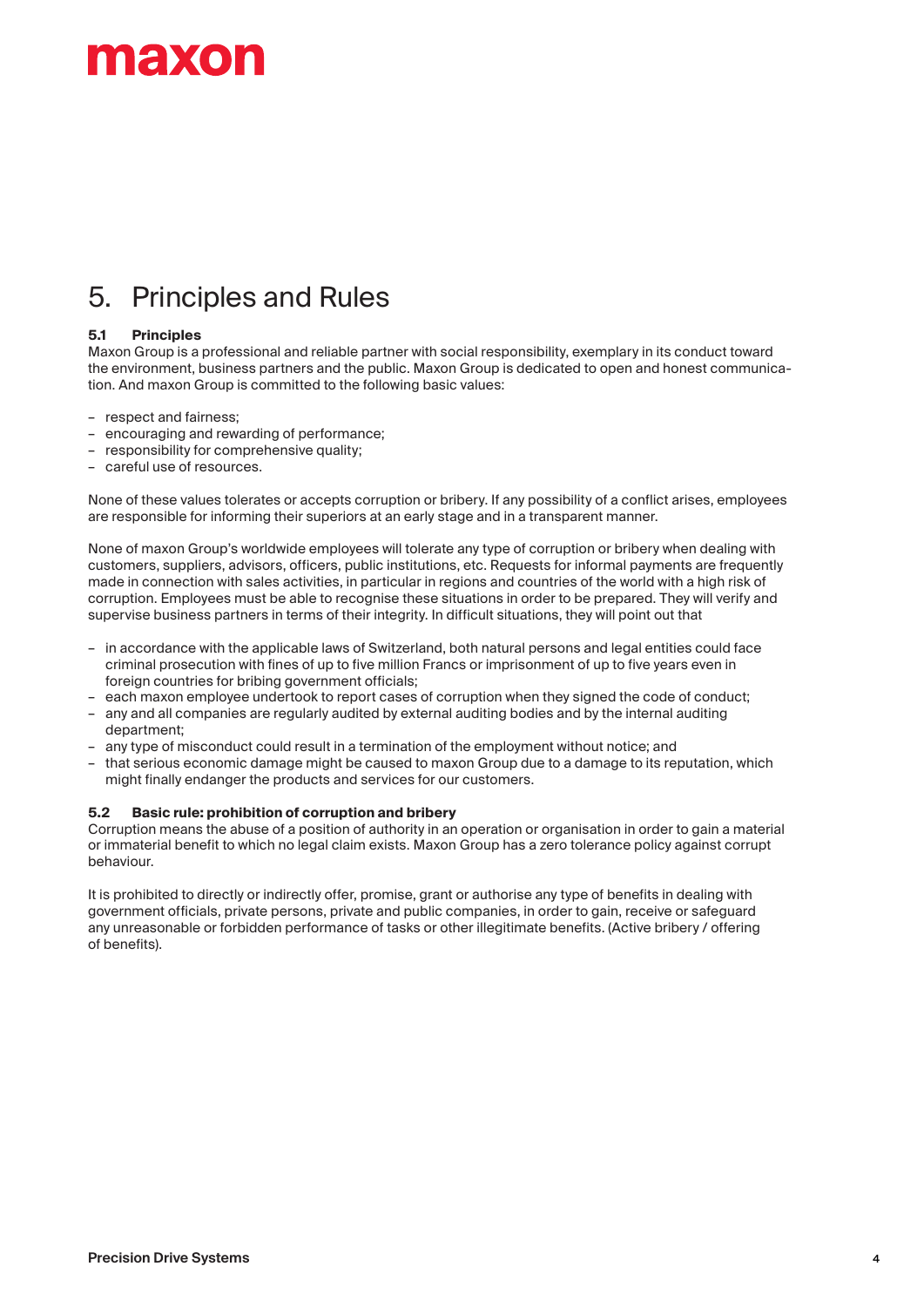## **THE MOTO**

No employee must use their position or function to directly or indirectly request, have themselves promised or accept any benefits to which they are not entitled (passive bribery / acceptance of benefits).

Benefits can be benefits of any type, such as e.g. cash, cash equivalents, gifts, gift coupons, commissions, privileges, extraordinarily high rebates, cost absorption (household employees, mobile phone bill), invitations, travels, tours, excessive fees, loans, use of facilities, employment of a relative, holiday for the family, visits to a brothel, procurement of a lucrative main or secondary employment, future career prospective, memberships in clubs, favours, etc.

It is, in particular, prohibited to indirectly offer or accept benefits through intermediaries (advisors, agents, representatives, business partners, etc.) or to place the benefits in the "private" environment or to give them to other recipients (e.g. relatives or other related persons or companies). It is also prohibited to provide benefits a long time before new business opportunities arise with a view to their future execution.

Please avoid borderline cases as well. Even the appearance of corruption poses a high risk and misleading behaviour can sustainably damage maxon's reputation.

#### **5.3 Gifts, entertainment and other invitations**

Gifts, entertainment and invitations can be important for the development and maintenance of business relationships but should not be decisive for them. We have therefore imposed the restrictive preconditions described below, because many accusations of corruption arise in this context. Even more stringent provisions apply and particular restraint is required in dealing with government officials (see item 5.7).

**A gift** can be any type of benefit that is given as a token of appreciation, friendship or cooperation without expecting anything in return, including allowances on certain occasions (new year's, birthday, etc.). Gifts are allowed if they are in line with the "Golden Rules" set out below which is normally the case for smaller courtesies of a purely symbolic value (e.g. promotional gifts such as calendars, torches, blocks, mouse pads, gym bags, caps, pens or one to two bottles of nonluxurious wine).

**Entertainment** means meals and beverages and is allowed to a reasonable extent in the context of customary hospitality as long as it is in line with the "Golden Rules" set out below, if it focuses on a legitimate business purpose and if the counterparty would also make such an invitation. Offers for pompous entertainment are prohibited.

**Invitations** mean, for example, the participation in cultural or sports events or other events, such as concerts, trade fairs, games, races, etc. Such invitations should be avoided, if possible. Exemptions are possible to a reasonable extent in the context of normal hospitality, if people are staying for several days (for business reasons), if the invitation is clearly subordinate to the business purpose, if the invitations are in line with the "Golden Rules" set out below and if the process was approved in accordance with sec. 6.1.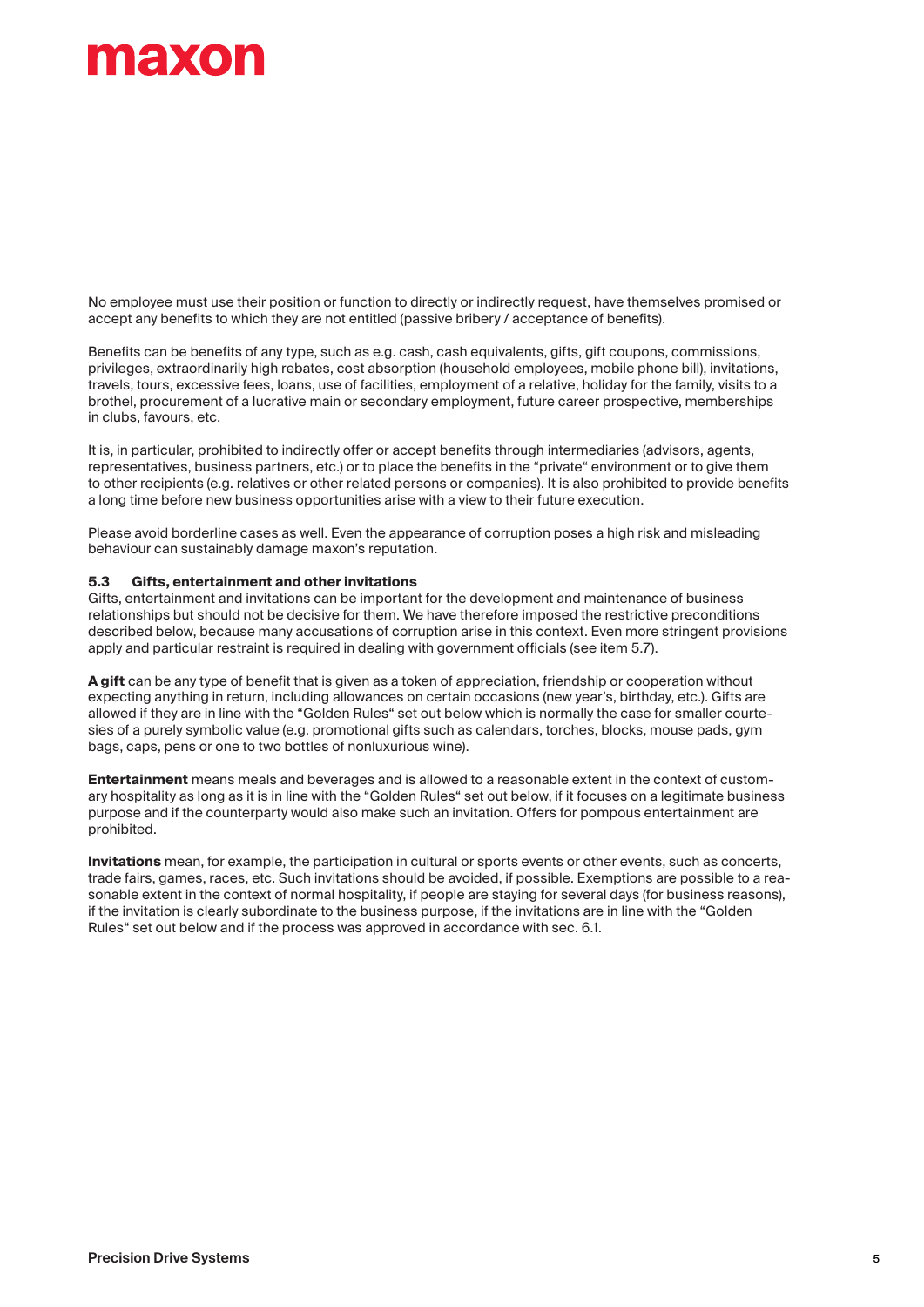# **naxon**

#### **5.3.1 Offering of benefits ("Golden Rules")**

Gifts, entertainment and invitations to entertainment offers are permitted if all of the criteria below ("Golden Rules") are met:

- the benefit is not given in the form of cash, as cash given as a gift is prohibited under any circumstances (apart from normal, reasonable tips in restaurants, hotels and taxis which are customary in society);
- they are legitimate, reasonable values that cannot be perceived as "excessive" and are not offered frequently or on a regular basis;
- the benefit granted is customary in society, is in line with reasonable business practices and is connected with a legitimate business purpose, but is clearly subordinate to such purpose (not an "end in itself");
- the benefit must neither be intended nor suited to obtain, receive or ensure an in appropriate or inadmissible performance of tasks or other illegitimate benefits in business dealings in return;
- no false expectations must be raised that the allowance is given with the intention of influencing the result of a business relationship or that a payment might be "bribe money";
- special care shall be taken if no business is planned in the near future that could be influenced by granting the benefit (e.g. upcoming tender or negotiations);
- the process does not violate applicable laws or guidelines of the recipient and does not involve any unethical or offensive contents;
- the process would not embarrass maxon if it became known to the public (e.g. be published in a newspaper);
- sec. 5.7 applies in addition, if a government official is involved.

A project failing to comply with all of the criteria set out above is probably a violation of this Policy. If employees are still of the opinion that it is reasonable, they shall fully disclose the matter, discuss it with their superiors and, in each case, with the Compliance Officer and have it approved in accordance with item 6.1.

It is generally prohibited to pay **accommodation and travel expenses**. Exemptions normally require a contractual agreement (e.g. part of a training programme), the "Golden Rules" set out above must be complied with and the process must be approved in accordance with sec. 6.1.

It is prohibited to assume the costs for or provide gifts to **persons accompanying** the business partners who were invited (spouses, family members).

#### **5.3.2 Acceptance of benefits**

No gifts, favours or entertainment are required to do business with maxon Group. That would shed a bad light on the company. Therefore, employees will not accept any gifts, entertainment, invitations or other direct or indirect benefits, unless they are in compliance with the "Golden Rules" (sec. 5.3.1). Refuse with a warm and friendly no thanks offers whose costs or size might suggest that they are an attempt to influence independent judgement.

Employees must never behave in a way that could put the counterparty in a situation that they feel in any way obligated to offer an undue advantage to be able to do or continue doing business with maxon. If employees receive benefits in connection with the exercise of their profession, such will always belong to the employer. Gifts exceeding a minimum value shall be provided to the company, if possible (for example to share them fairly with the department or team).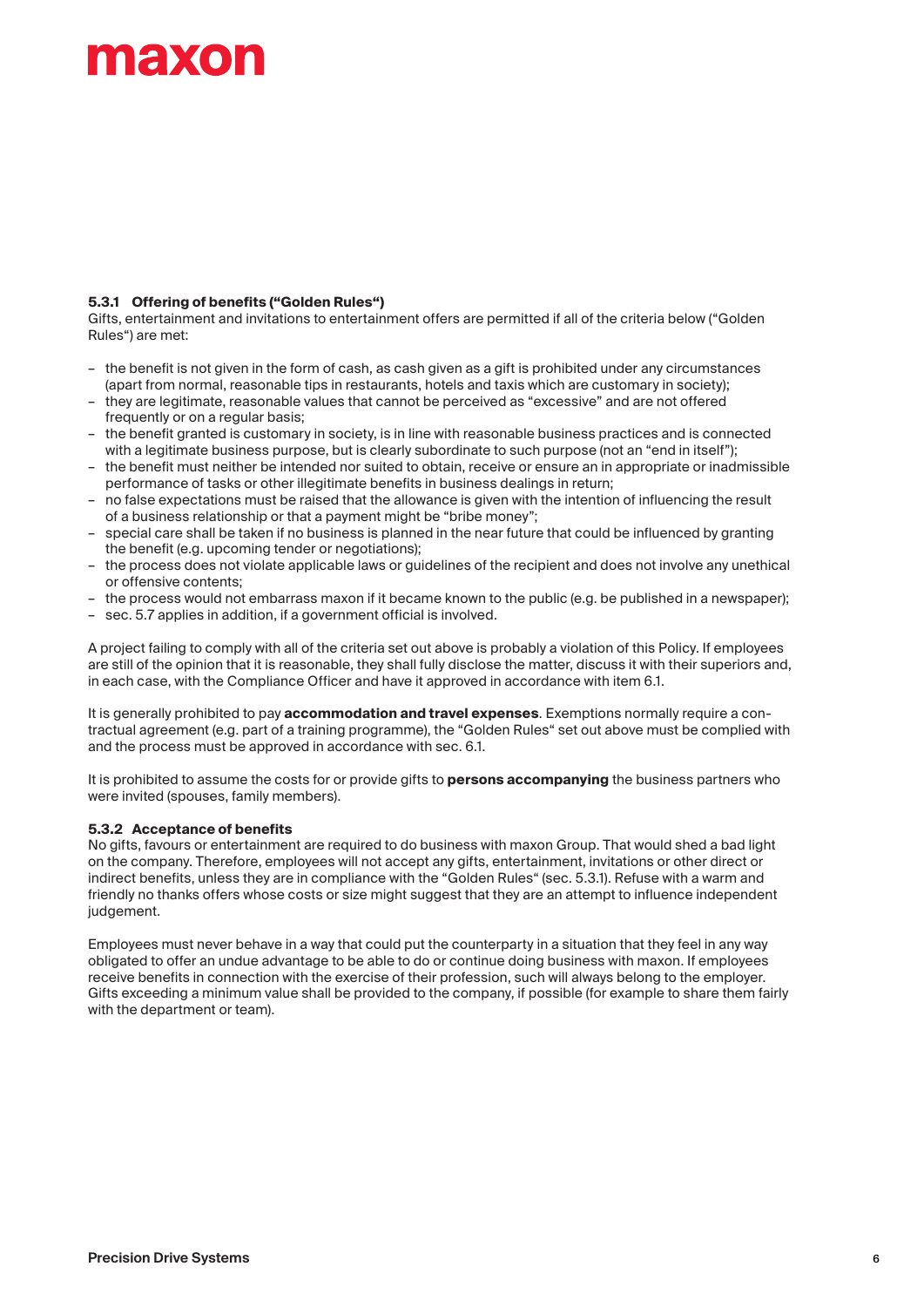## **TEXOL**

If the benefits fail to clearly comply with all of the "Golden Rules" and if employees were unable to reject their acceptance (e.g. hotel accommodation was paid for and no information had been given in advance) they must be reported in accordance with sec. 6.2.

Please be particularly careful with private gifts if they are given, directly or indirectly, by a person with whom employees are also doing business.

It is generally prohibited to have others pay for accommodation and travel expenses. Exemptions normally require a contractual agreement (e.g. part of a training programme), compliance must be ensured with the "Golden Rules" set out above and the process must be approved in accordance with sec. 6.1.

If the benefits fail to clearly comply with all of the "Golden Rules" but persons are still of the opinion that the acceptance of the benefit would be reasonable, they shall completely disclose the matter, discuss it with their superior and the Compliance Officer and they shall have it approved in accordance with sec. 6.1.

#### **5.4 Donations and sponsorship, political assistance**

Donations and sponsorship comprise voluntary payments or other benefits (e.g. benefits in kind or services), for which the donator or sponsor does not receive any consideration. "Donations" are merely of an altruistic nature and have no business background (e.g. humanitarian aid in crisis regions). "Sponsorship" is connected with a certain advertising objective or other purposes (e.g. research and training).

Please ensure for donations, sponsorship or similar voluntary allowances that such are not made to conceal offenses such as bribery, corruption or other unjustified payments (e.g. offenses such as money laundering, fraud, embezzlement or financing of illegal activities). In addition, comply with the intracompany policies on these subjects (e.g. of Group Marketing) and with the countryspecific applicable laws (e.g. provisions regarding disclosure, reporting and transparency).

Maxon Group does not, as a general rule, give any donations to nor does it sponsor parties or politicians.

Donations and sponsorship funds are released by the local CEO in accordance with the authorisation, a more simplified procedure applies to minor amounts which shall be authorised by the Marketing department. Donations and sponsorship funds must always be given in a transparent manner (recipient and the concrete use by the recipient (does not apply to minor amounts which are subject to the simplified procedure) must be documented and understandable). Please ensure that all types of donations and sponsorship funds can be justified toward the general public.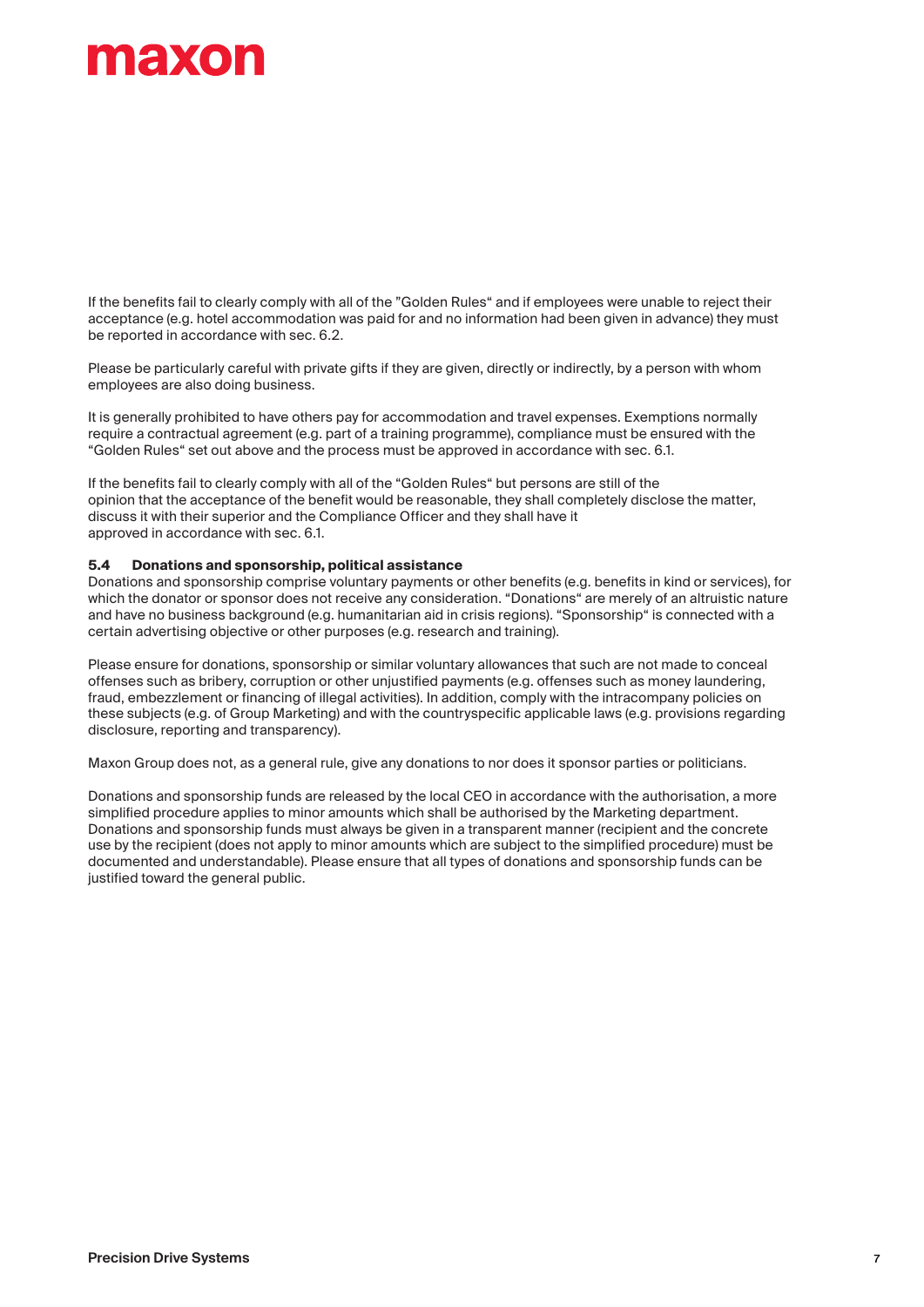# naxon

#### **5.5 Facilitation payments ("Bribe money")**

Even if some legal systems allow certain payments, maxon's business policy prohibits any type of payment to "bribe" or "accelerate" or "facilitate" processes – even if such payments were allowed or "absolutely customary" under local laws and/or in other legal systems. Payments shall be rejected even if such are strongly demanded or if disadvantages could arise for maxon Group if such were not made (e.g. waiting periods in customs clearance).

Payments may, however, be made in situations involving a personal risk, i.e. in case of risks for life, health or freedom of employees. The incident must be reported as soon as possible in accordance with sec. 6.2.

Facilitation and preferential treatment payments, also known as bribe money, mean mostly small unofficial payments that are normally paid to lowranking government officials to trigger, ensure, accelerate or otherwise facilitate the performance of routine services or necessary services. These are normally services to which the company is entitled, for example customs clearance, passport control, inspection, approvals, licenses, visa, police protection, post and telephone service, electricity, water, etc.

However, official and publicly established and documented fees for service are allowed. In case of doubt, whether any payment is e.g. a (permissible) "express charge" or a (prohibited) facilitation payment, please ask for a formal receipt and written confirmation of the legality of that charge and report the procedure in accordance with sec. 6.2.

#### **5.6 Kickbacks, rebates, commissions**

It is prohibited to accept or grant kickbacks, or payments with a similar purpose (e.g. in form of rebates or commissions). maxon Group also does not contribute to tax fraud or obviously prohibited tax optimisation.

Kickbacks comprise all types of corruption in which services are billed that have not been rendered or in which other excessive invoices are prepared to ensure that a part of an excessive amount (e.g. in form of rebates, commission, fees, premiums, repayments, etc.) goes to a private person or a company account.

Legitimate agency commissions that are based on a business reason shall be documented in full and must be handled openly (also toward the person making the payment), inter alia, to exclude any type of involvement in offenses such as money laundering or other illegal transactions.

#### **5.7 Dealing with government officials**

It is, as a general rule, prohibited to offer, promise or grant any type of gifts, entertainment, invitations, donations, sponsorship funds or to grant other benefits to government officials and persons in their environment.

Exemptions therefrom must be allowed both under applicable local laws and under the Foreign Corrupt Practices Act (USA) and the UK Bribery Act and must have been approved by the local Compliance Officer. Such must be documented in a complete and transparent manner and must be reported to the Group Compliance Officer. Any applicable legal standards must be complied with as well (duty to inform, transparency and reporting obligations).

Government official is a broad term and comprises not only elected or appointed holders of a legislative, administrative or judicative office, but also any and all other officers and employees of authorities, government bodies, state-owned or state-controlled companies, international organisations as well as candidates for political offices and persons rendering services for or acting on behalf of the bodies mentioned above.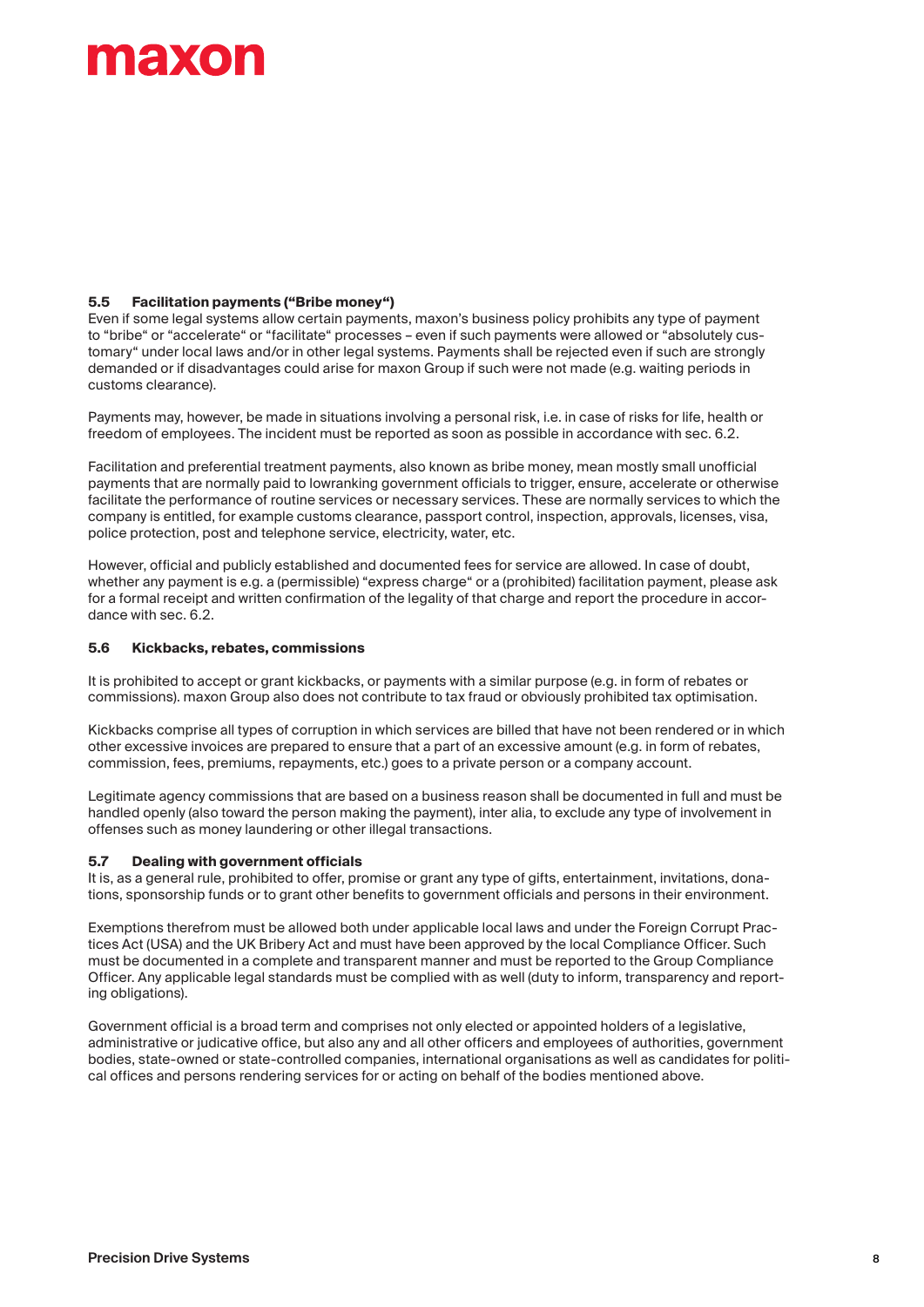# **TEXOL**

#### **5.8 Business relations with third parties**

Corrupt behaviour of business partners working for maxon as service providers or intermediaries can be directly attributed to maxon Group as an offense (even if maxon has no knowledge thereof). Maxon is obliged to take appropriate measures to ensure that third parties conduct their businesses for maxon with integrity.

Maxon Group does not do business with third parties who are known for or who are suspected of being corrupt or for bribing or who are or could be corrupt in any other way or who might have an adverse effect on the reputation. Business relations must only be initiated and maintained if such are based on an understandable, legitimate business reason. Suppliers, resellers, joint venture partners, agents, contractors, advisors, representatives, facilitators, intermediaries, etc. must undertake to comply with these provisions by signing a written agreement.

Employees who intend to initiate or extend a business relation with third parties are obliged:

- to carefully clarify the integrity and background of the business partner (due diligence) depending on the degree of risk. Information given by third parties must be critically scrutinised and verified with information provided by reliable neutral sources as part of the general duty of care.
- to adequately document the risk analysis, due diligence and the business relationship in writing. It must be clearly agreed that maxon does not tolerate any violations of this Policy and that violations can result in an immediate termination of the business relationship.
- to request correct behaviour and to control it on a regular basis.

Suppliers must be assessed and approved in accordance with the applicable sourcing standards and guidelines (third party due diligence, background checks, etc.) before materials, components, products or services can be bought. The legal department must approve, in advance, any agreements with authorised persons and representatives who are authorised to enter into binding obligations for the maxon Group.

#### **5.9 Payments**

Each payment made by or on behalf of a company of maxon Group must fulfil the following criteria, inter alia:

- it must be based on a clear and demonstrable business reason and it must be possible to allocate the payment to a concrete service or delivery.
- the amount must be reasonable.
- payments must be made directly to the person rendering the service (contractual partner) (check account holder) and must not be made indirectly to other companies or persons (e.g. "private accounts" or unverified accounts in tax havens).
- payments must be handled in a transparent manner, must be understandable and be documented.

#### **5.10 Documentation**

Please document all business transactions carefully, completely and promptly and comply with any and all legal, regulatory and intracompany provisions.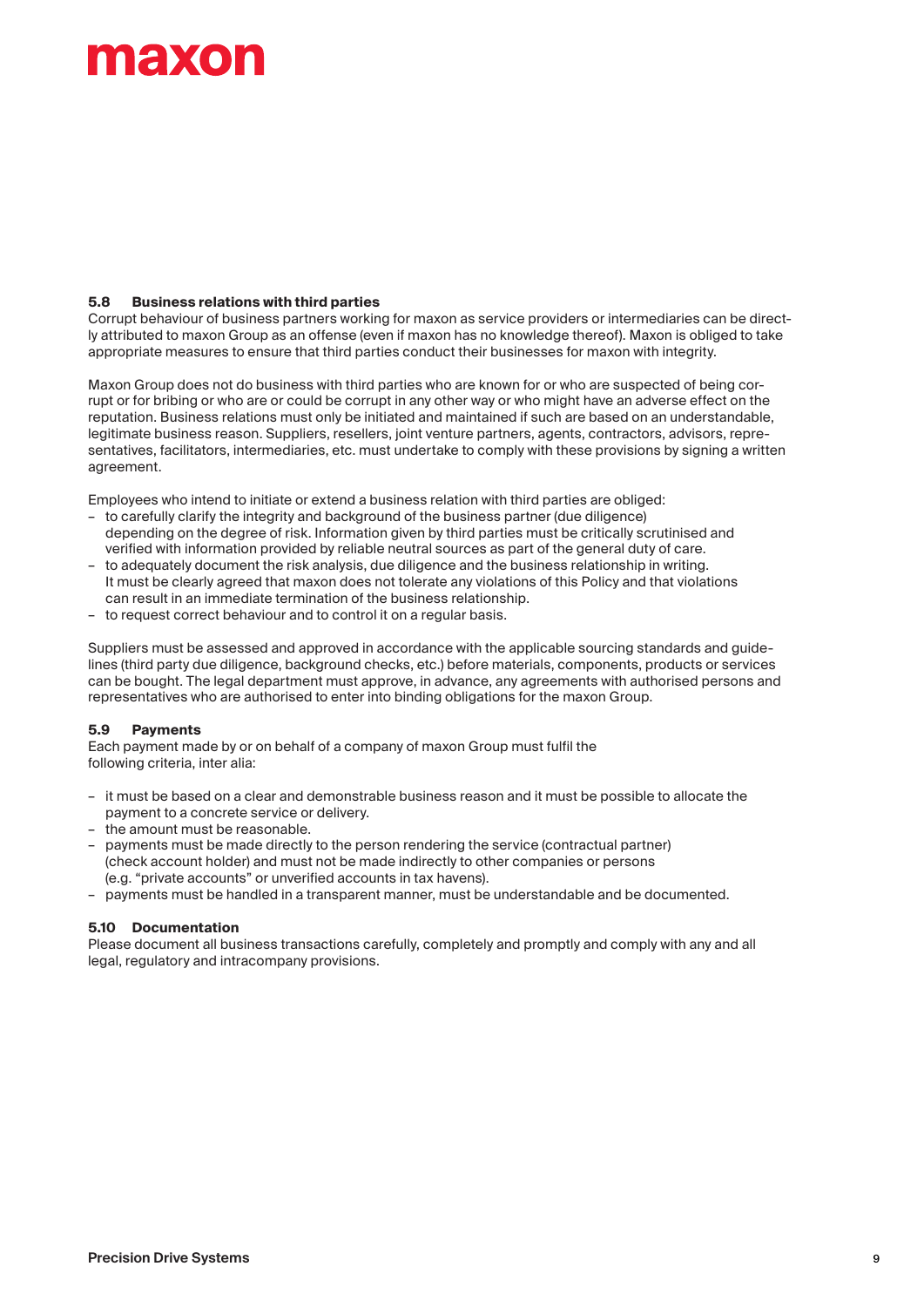

## 6. Organisation, Accountability, Responsibilities

The existing Compliance organisation is responsible for and implements this Policy (for current members of this organisation, please refer to Annex 2):

- Board of Directors and management: supervise and hold the overall responsibility for the compliance with the laws, in accordance with the laws and the internal rules.
- Compliance Steering Committee: supports and advises the management in the implementation of subjects in the field of compliance.
- Group Compliance Officer: coordinates compliance subjects within the maxon Group.
- Local Compliance Officers: make sure that this Policy is implemented in their Group company and ensure compliance. They are responsible that all employees know, understand and abide by the applicable provisions and that they fulfil the reporting tasks and duties.
- Legal department: the legal department of maxon Group advises in legal issues that are connected with this Policy, its implementation and enforcement.
- Executive personnel: acts as role model and ensures that their colleagues know, understand and abide by the applicable provisions. They assess the behaviour in performance appraisals.

#### **6.1 Approval of exemptions and handling of dilemma situations**

No exemptions from compliance apply, apart from emergency situations that pose a hazard to human life. Noncompliance with our policies can neither be justified by the desire of customers and other business partners nor by pressure of time. Sales and profit maximisation are not more important than the compliance with our policies.

Please ask the management in uncertain and dilemma situations and have the procedure approved in advance. The duty to report defined in sec. 6.2 applies in case of irregularities. Even if procedures have been approved in the past, this does not necessarily mean that the same procedure will be permitted in the future or at a different place or with other involved persons.

#### **6.2 Duty to report in case of irregularities**

All employees are asked to raise any questions, doubts and uncertainties regarding this Policy, to express their concerns, to bring up ambiguities and possible risks for discussion.

**Each and every employee is obliged to immediately report any type of irregularity, such as cases of bribery, attempts of bribery (offering benefits, requesting benefits) or other processes that might involve corruption – even if they merely suspect them – in order to prevent damage to the company.** They are also obliged to make an immediate report if they have inadvertently accepted illegitimate gifts (sec. 5.3.2) or after having made facilitation payments in circumstances that involved a personal risk (sec. 5.5).

Please use the reporting channels as set out in the "inform maxon" procedure (to superiors, Local Compliance Officers, the Group Compliance Officer or members of the Compliance Steering Committees), including the option to make anonymous reports (letter box). See the [\_\_\_\_\_\_\_] Policy [LINK]. The matter must be disclosed as far as possible. The procedure will be treated confidentially in accordance with the applicable rules.